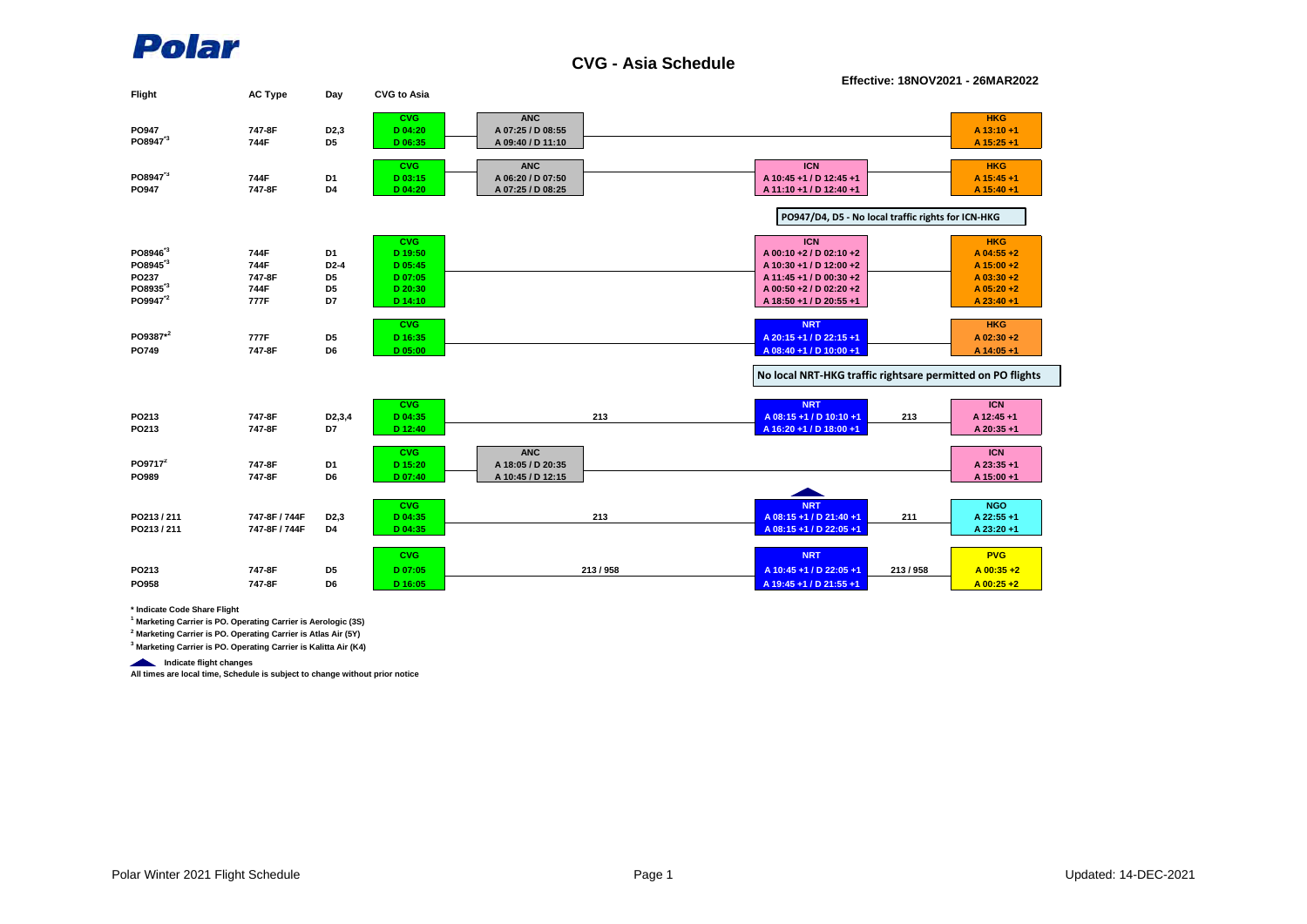

**Effective: 18NOV2021 - 26MAR2022**

| <b>FLIGHT</b> | <b>AC Type</b> | <b>DAY</b>          | <b>CVG to Asia</b> |                   |                         |     |                         |             |               |
|---------------|----------------|---------------------|--------------------|-------------------|-------------------------|-----|-------------------------|-------------|---------------|
|               |                |                     | <b>CVG</b>         | 235               | <b>NRT</b>              | 211 | <b>NGO</b>              | 211         | <b>PVG</b>    |
| PO235 / 211   | 744F           | D <sub>2</sub> ,4   | D 16:00            |                   | A 19:40 +1 / D 21:40 +1 |     | A 22:55 +1 / D 00:30 +2 |             | $A$ 02:25 +2  |
|               |                |                     | CVG.               |                   | <b>NRT</b>              |     | <b>ICN</b>              |             | <b>PVG</b>    |
| PO213/997     | 747-8F         | D <sub>2</sub> ,3   | D 04:35            | 213               | A 08:15 +1 / D 10:10 +1 | 213 | A 12:45 +1 / D 15:05 +1 | 997         | A 16:20 +1    |
| PO213/997     | 747-8F         | D4                  | D 04:35            |                   | A 08:15 +1 / D 10:10 +1 |     | A 12:45 +1 / D 05:00 +2 |             | $A$ 06:15+2   |
| PO213/997     | 747-8F         | D7                  | D 12:40            |                   | A 16:20 +1 / D 18:00 +1 |     | A 20:35 +1 / D 15:05 +2 |             | $A 16:20 + 2$ |
|               |                |                     |                    |                   |                         |     |                         |             |               |
|               |                |                     | <b>CVG</b>         | <b>ANC</b><br>775 | <b>NRT</b><br>775       | 211 | <b>NGO</b>              | 211         | <b>PVG</b>    |
| PO775 / 211   | 744F           | D7                  | D 09:45            | A 12:50 / D 14:15 | A 15:40 +1 / D 21:40 +1 |     | A 22:55 +1 / D 00:30 +2 |             | $A$ 02:25 +2  |
|               |                |                     |                    |                   |                         |     |                         |             |               |
|               |                |                     | <b>CVG</b>         |                   |                         |     | <b>ICN</b>              |             | <b>SZX</b>    |
| PO9751*2      | 777F           | D <sub>2</sub> ,3,7 | D 14:50            |                   | 9751 / 9963             |     | A 19:30 +1 / D 21:45 +1 | 9751 / 9963 | $A$ 00:30 +2  |
| PO9963*2      | 777F           | D4                  | D 14:50            |                   |                         |     | A 19:30 +1 / D 21:45 +1 |             | A 00:30 +2    |
|               |                |                     |                    |                   |                         |     |                         |             |               |
|               |                |                     | <b>CVG</b>         |                   |                         |     | <b>NRT</b>              |             | <b>SZX</b>    |
| PO9385*2      | 777F           | D2-4                | D 16:35            |                   | 9385 / 9934             |     | A 20:15 +1 / D 22:15 +1 | 9385 / 9934 | $A$ 02:30 +2  |
| PO9934*2      | 777F           | D <sub>5</sub>      | D 14:20            |                   |                         |     | A 18:00 +1 / D 20:15 +1 |             | A 00:30 +2    |
|               |                |                     |                    |                   |                         |     |                         |             |               |
|               |                |                     | <b>CVG</b>         |                   | 775                     |     | <b>ANC</b>              | 775         | <b>NRT</b>    |
| <b>PO775</b>  | 744F           | D7                  | D 09:45            |                   |                         |     | A 12:50 / D 14:15       |             | A 15:40 +1    |

**\* Indicate Code Share Flight**

**1 Marketing Carrier is PO. Operating Carrier is Aerologic (3S)**

**2 Marketing Carrier is PO. Operating Carrier is Atlas Air (5Y)**

**3 Marketing Carrier is PO. Operating Carrier is Kalitta Air (K4)**

**Indicate flight changes** 

**All times are local time**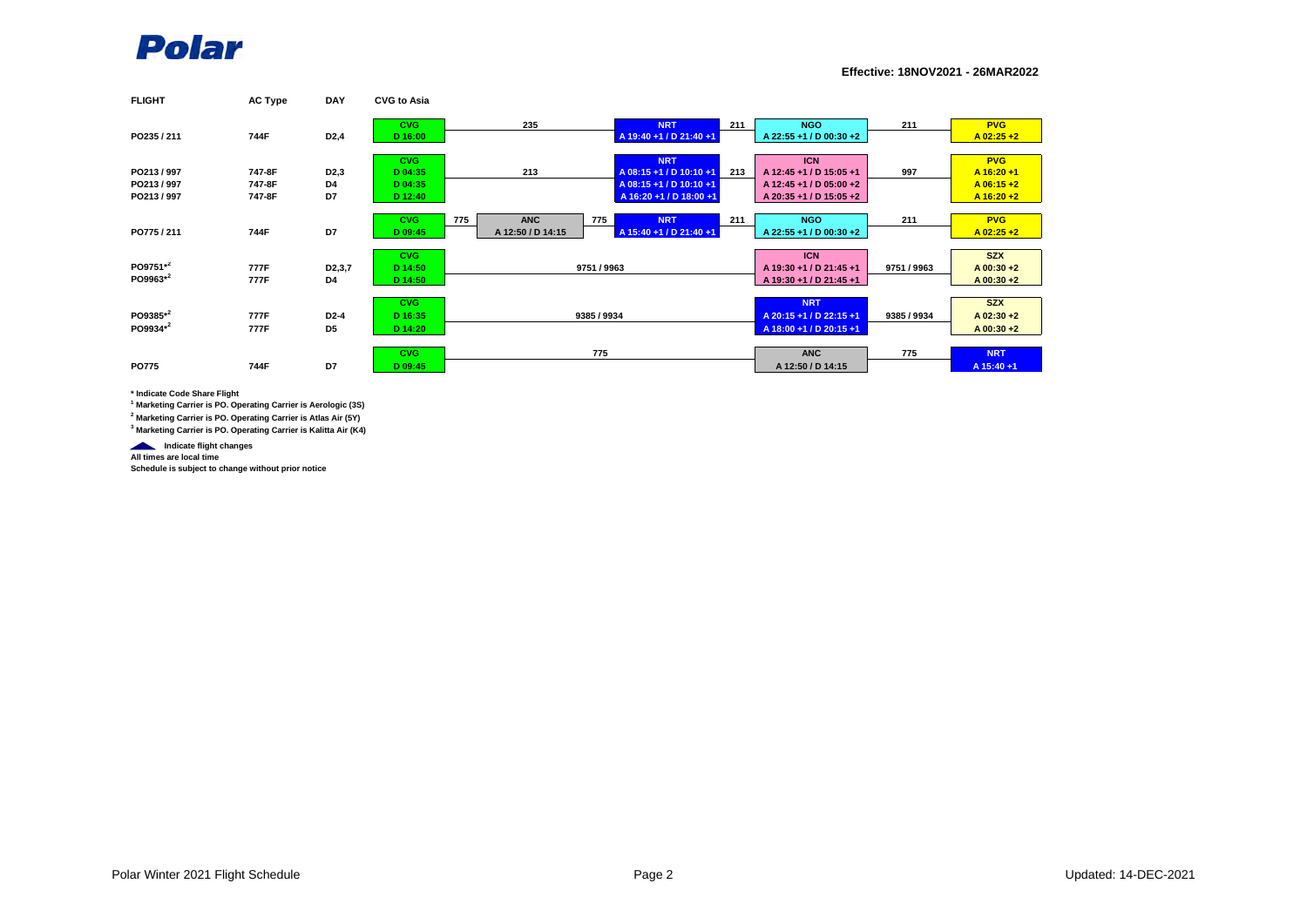## Polar

## **LAX - Asia Freighter Schedule**

**Effective: 18NOV2021 - 26MAR2022**

| <b>FLIGHT</b>      | <b>AC Type</b> | <b>DAY</b>        | <b>LAX to Asia</b>    |                   |                                       |     |                         |                   |                           |
|--------------------|----------------|-------------------|-----------------------|-------------------|---------------------------------------|-----|-------------------------|-------------------|---------------------------|
|                    |                |                   | <b>LAX</b>            | 233               | <b>NRT</b>                            | 211 | <b>NGO</b>              | 211               | <b>PVG</b>                |
| PO233 / 211        | 744F           | D <sub>3</sub>    | D 05:45               |                   | A 10:40 +1 / D 22:00 +1               |     | A 23:15 +1 / D 00:30 +2 |                   | $A$ 02:25 +2              |
|                    |                |                   |                       |                   |                                       |     |                         |                   |                           |
| PO233 / 991        | 744F           | D <sub>5</sub>    | <b>LAX</b><br>D 05:45 | 233               | <b>NRT</b><br>A 10:40 +1 / D 21:45 +1 |     | 991                     |                   | <b>PVG</b><br>$A$ 00:15+2 |
|                    |                |                   |                       |                   |                                       |     |                         |                   |                           |
|                    |                |                   | <b>LAX</b>            |                   |                                       |     |                         |                   | <b>ICN</b>                |
| PO9693             | 747-8F         | D1                | D 05:15               |                   |                                       |     |                         |                   | A 11:20 +1                |
| PO997              | 747-8F         | D <sub>1</sub> ,2 | D 21:45               |                   |                                       |     |                         |                   | A 03:50 +2                |
| PO927              | 747-8F         | D <sub>3</sub>    | D 21:45               |                   |                                       |     |                         |                   | A 03:50 +2                |
| PO997              | 747-8F         | D4                | D 21:40               |                   |                                       |     |                         |                   | A 03:45 +2                |
| PO9697             | 747-8F         | D7                | D 09:20               |                   |                                       |     |                         |                   | A 15:25 +1                |
|                    |                |                   |                       |                   |                                       |     |                         |                   |                           |
|                    |                |                   | <b>LAX</b>            |                   |                                       |     | <b>ICN</b>              |                   | <b>PVG</b>                |
| PO9693             | 747-8F         | D1                | D 05:15               |                   |                                       |     | A 11:20 +1 / D 15:05 +1 |                   | $A$ 16:20+1               |
| PO997              | 747-8F         | D <sub>1,2</sub>  | D 21:45               | 9693 / 997 / 9601 |                                       |     | A 03:50 +2 / D 15:05 +2 | 9693 / 997 / 9601 | $A$ 16:20+2               |
| PO997              | 747-8F         | D4                | D 21:40               |                   |                                       |     | A 03:45 +2 / D 05:00 +2 |                   | $A$ 06:15+2               |
| PO9697             | 747-8F         | D7                | D 09:20               |                   |                                       |     | A 15:25 +1 / D 16:50 +2 |                   | $A$ 18:05+2               |
|                    |                |                   |                       |                   |                                       |     |                         |                   |                           |
|                    |                |                   | <b>LAX</b>            |                   |                                       |     | <b>ICN</b>              |                   | <b>NGO</b>                |
| PO9693 / 214       | 747-8F         | D1                | D 05:15               |                   |                                       |     | A 11:20 +1 / D 22:25 +1 |                   | A 00:15 +2                |
| PO997 / 214        | 747-8F         | D <sub>1</sub> ,2 | D 21:45               |                   |                                       |     | A 03:50 +2 / D 22:25 +2 |                   | A 00:15+2                 |
| PO927 / 214        | 747-8F         | D <sub>3</sub>    | D 21:45               |                   |                                       |     | A 03:50 +2 / D 00:05 +3 |                   | A 01:55 +3                |
| PO9697 / 214       | 747-8F         | D7                | D 09:20               |                   |                                       |     | A 15:25 +1 / D 22:25 +2 |                   | A 00:15+3                 |
|                    |                |                   |                       |                   |                                       |     |                         |                   |                           |
|                    |                |                   |                       |                   |                                       |     |                         |                   |                           |
| PO717 <sup>2</sup> |                |                   | <b>LAX</b>            | 717               |                                       |     | <b>ICN</b>              | 717               | <b>PVG</b>                |
|                    | 744F           | D3,5              | D 08:35               |                   |                                       |     | A 15:15 +1 / D 00:10 +2 |                   | $A$ 01:25 +2              |
|                    |                |                   | <b>LAX</b>            |                   | 717                                   |     |                         |                   | <b>ICN</b>                |
| PO717 <sup>2</sup> | 744F           | D7                | D 16:10               |                   |                                       |     |                         |                   | A 22:50 +1                |
|                    |                |                   |                       |                   |                                       |     |                         |                   |                           |
|                    |                |                   | <b>LAX</b>            | 9387              | <b>NRT</b>                            |     | 9387                    |                   | <b>HKG</b>                |
| PO9387*2           | 777F           | D6                | D 15:15               |                   | A 20:15 +1 / D 23:15 +1               |     |                         |                   | $A$ 03:30 +2              |

**\* Indicate Code Share Flight**

**1 Marketing Carrier is PO. Operating Carrier is Aerologic (3S)**

**2 Marketing Carrier is PO. Operating Carrier is Atlas Air (5Y)**

**3 Marketing Carrier is PO. Operating Carrier is Kalitta Air (K4)**

**Indicate flight changes All times are local time**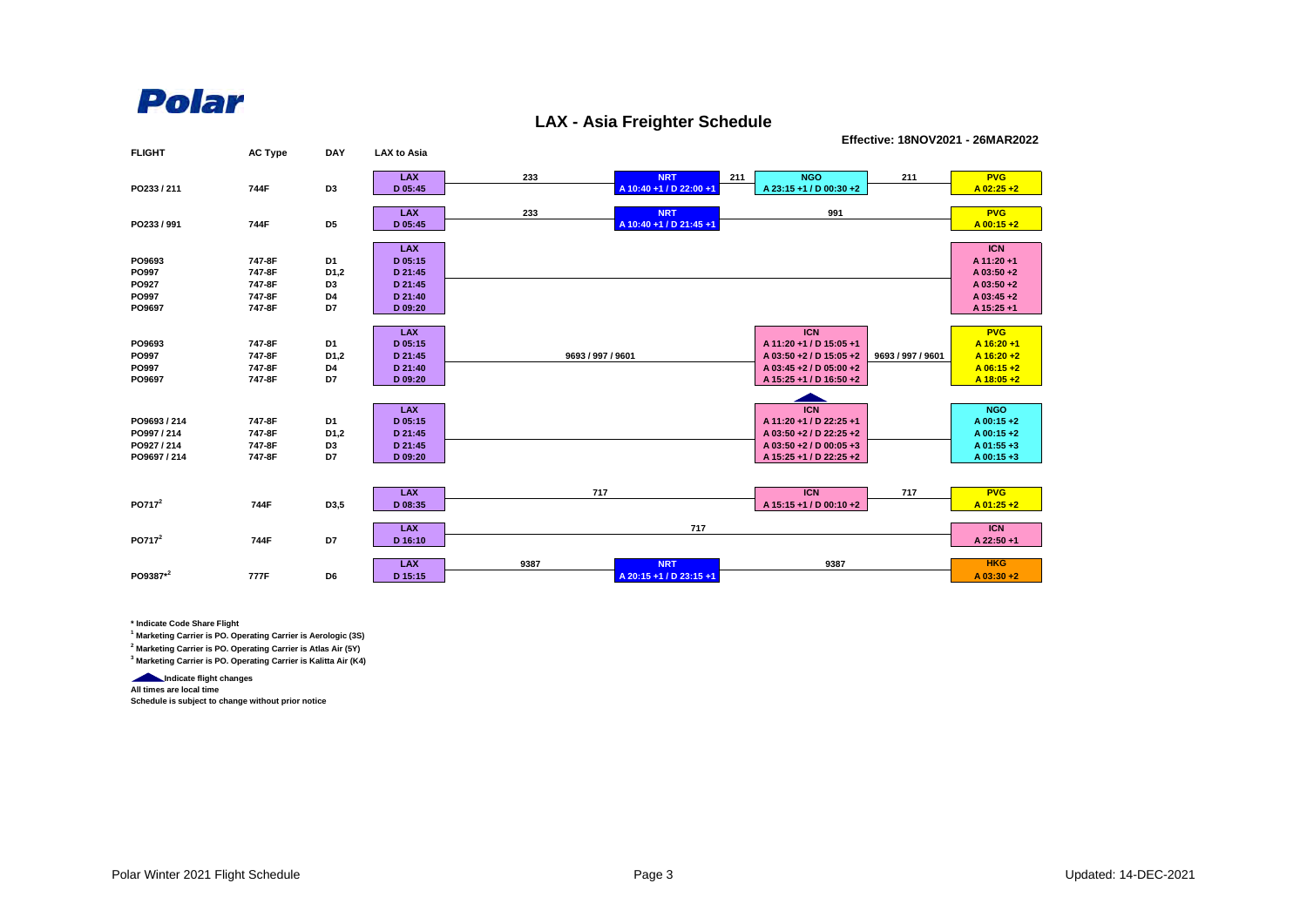

**Effective: 18NOV2021 - 26MAR2022**



**\* Indicate Code Share Flight**

**1 Marketing Carrier is PO. Operating Carrier is Aerologic (3S)**

**2 Marketing Carrier is PO. Operating Carrier is Atlas Air (5Y)**

**3 Marketing Carrier is PO. Operating Carrier is Kalitta Air (K4)**

**Indicate flight changes** 

**All times are local time**